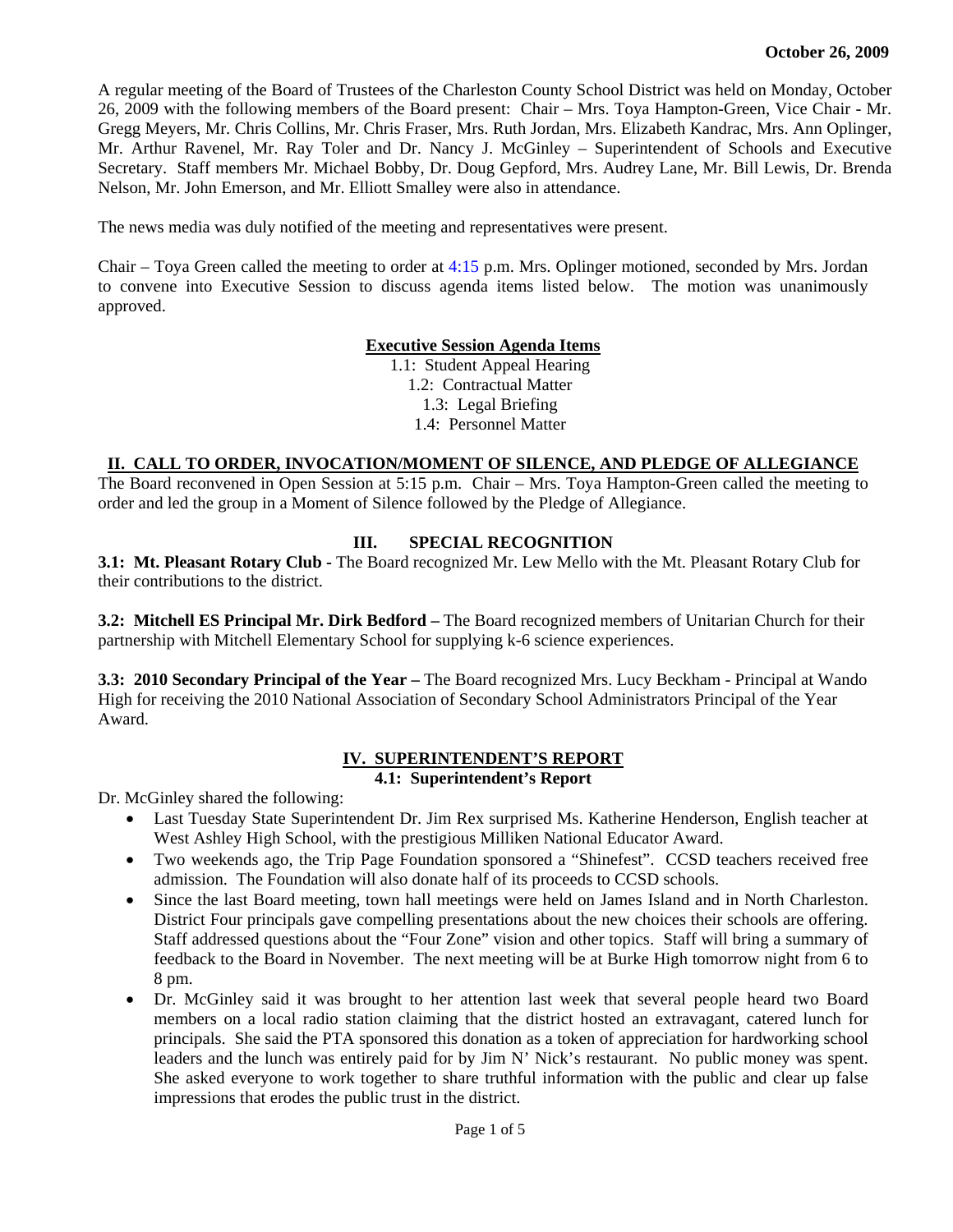Mrs. Kandrac added that Heery and Kahn Construction Companies extended an invitation to Board members to see the new high school and lunch was provided. Also, in response to Dr. McGinley's comment about the luncheon for principals, Mrs. Kandrac said she was not sure where that information came from but it is slander and libel. The statement about two Board members talking about the luncheon on the radio talk show is untrue and asked if there was a tape recording of the radio talk show. Mrs. Kandrac said Jim and Nicks is listed on the agenda from the Principal's meeting. However, she would like to know the amount spent over the last year on luncheons. Mr. Ravenel said a talk show host called him to ask questions relative to Board procedures, which he answered. That was the extent of his conversation with that person. He did not know anything about the luncheon, where it was or who sponsored it. Mr. Ravenel said he would like to know the source of the information.

# **V. VISITORS, PUBLIC COMMUNICATIONS**

**5.1: Visitors, Public Communications** 

No visitors registered to address the Board at this meeting.

# **XI. APPROVAL OF MINUTES/EXECUTIVE SESSION AGENDA ITEM**

**6.1: Open and Executive Session Minutes of October 12, 2009** 

Mr. Fraser motioned, seconded by Mrs. Jordan approval of the Open and Executive Session minutes of October 12, 2009. The motion was approved 8-1 (Kandrac opposed).

#### **6.2: Motions of Executive Session of October 26, 2009**

The Board approved the following motions that were made in Executive Session on October 12, 2009:

**1.1: Student Appeals** – A. The Board agreed to hear a student appeal on Monday, November  $3<sup>rd</sup>$  at 3:00 p.m.

 **B**. The Board denied a Student Transfer appeal. The motion was approved 8-1 (Kandrac opposed).

- **1.2: Contractual Matter** The Board approved a recommendation authorizing the Superintendent to approve a contract modification to Southern Management Group's construction management contract to manage the seismic evaluation of six District 20 campuses and manage the advance design to seismically renovate and expand or replace four District 20 campuses. The funding source is previously approved capital funds. The cost of this change order to manage the 6-seismic evaluations and 4 advance designs is not to exceed \$610,000. The motion was approved 9-0.
- **1.3: Legal Briefing** The Board received a legal briefing in Executive Session. No action was taken.
- **1.4: Personnel Matter** The Board approved the Superintendent's Evaluation Instrument with modifications. The motion was approved 7-2 (Kandrac and Ravenel opposed).

#### **6.3: Financial Minutes of October 12, 2009**

Mr. Fraser motioned, seconded by Mrs. Jordan approval of the financial minutes of October 12, 2009. The motion was approved 9-0.

## **VII: MANAGEMENT REPORT**

#### **7.1: Capital Projects Financial Report – August 2009**

The Board received the Capital Projects Financial Report of August 2009 as information. Mr. Bobby said the next report will reflect actions taken up to \$25 million to include the Rivers campus.

#### **7.2: Classroom Modernization Progress**

The Board received an update on the progress of the Classroom Modernization Project. SmartBoard demonstrations were provided by students and teachers.

In response to Mr. Ravenel's question to upgrades for charter schools, Mr. Bobby said charter schools get an allocation upfront for whatever they need. Mr. Ravenel said under the law charter schools should get everything public schools get and the law is plain about that. Mr. Meyers spoke of the two laws that conflict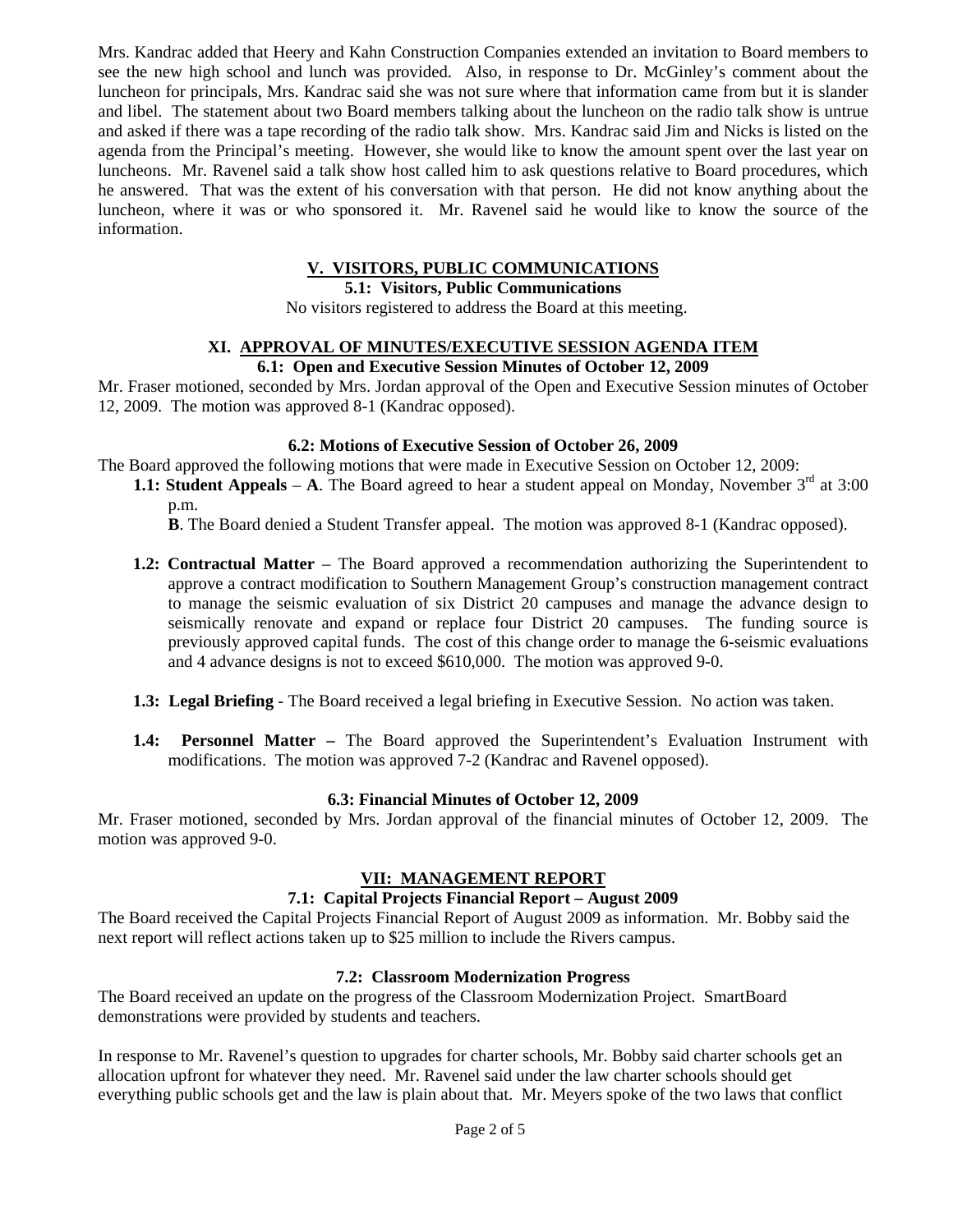and stated that the district honors the general law which says the district must provide funding to charter schools and they can choose to do whatever they want to do with the funds. He said the district is trying to clarify if charter schools should receive funding in addition to what is required by the charter school funding formula. Mr. Ravenel responded that all charter schools get, at this point, is the average stipend paid to charter schools. The basic law says charter schools are public schools. Therefore, they are entitled to everything other public schools get. Mr. Bobby also responded to a question from Mr. Toler regarding the maintenance plan for the modernization project stating that the district would be better served if it could place technology people in schools to address technology issues.

## **VIII: CHARLESTON ACHIEVING EXCELLENCE UPDATE**

**8.1: School Redesign Update from School of the Arts Parents –** The School Redesign Update from School of the Arts Parents will be rescheduled for a future meeting.

## **8.2: Charleston Children's Zone –**

Mrs. Audrey Lane, Deputy for Organizational Advancement, updated the Board on the current state of planning for a Charleston Children's Zone that would replicate the successful work of the Harlem Children's Zone locally. The targeted areas are the Eastside/Neck Area, Charleston and North Charleston (Sanders Clyde ES, Mary Ford ES, Chicora ES, Burke HS, North Charleston HS, and James Simons ES). Dr. McGinley said this is a community-wide effort to identify academic obstacles associated with children who live in poverty areas.

## **IX**. **POTENTIAL CONSENT AGENDA ITEMS**

**9.1: APEX Learning** – *A recommendation to approve the three-year agreement with APEX.* Mrs. Oplinger motioned, seconded by Mrs. Jordan approval of the three-year agreement with APEX for APEX Online Software. The funding source is 2009-2010 title Set-Aside Funds in the amount of \$480,330. The motion was approved 9-0.

In response to a question from Mrs. Oplinger regarding APEX results, Mr. Martin presented data. Mr. Martin said the program was designed for middle and high school students with test prep, credit recovery and remediation.

**9.2: CCSD Surplus Building & Land Management Procedures –** *A recommendation to approve the strategy and process for sale and/or lease of CCSD properties already identified and approved by the Board of Trustees. Proceeds from the sale of properties will be used to restore the district's fund balance. Mr. Meyers* motioned, seconded by Mr. Fraser approval of the CCSD Surplus Building and Land Management Procedures. The motion was approved 8-1 (Toler opposed).

Mr. Bobby and Mr. Williams responded to questions from individual Board members on the number of properties for sale and status of those properties. Mr. Bobby said Laing is the number one priority. The second property on the priority list is Charlestowne Academy. After Mr. Bobby outlined the transparent process for marketing, and Mr. Williams shared the flow chart below which illustrates the process for sale and short term/long term leases.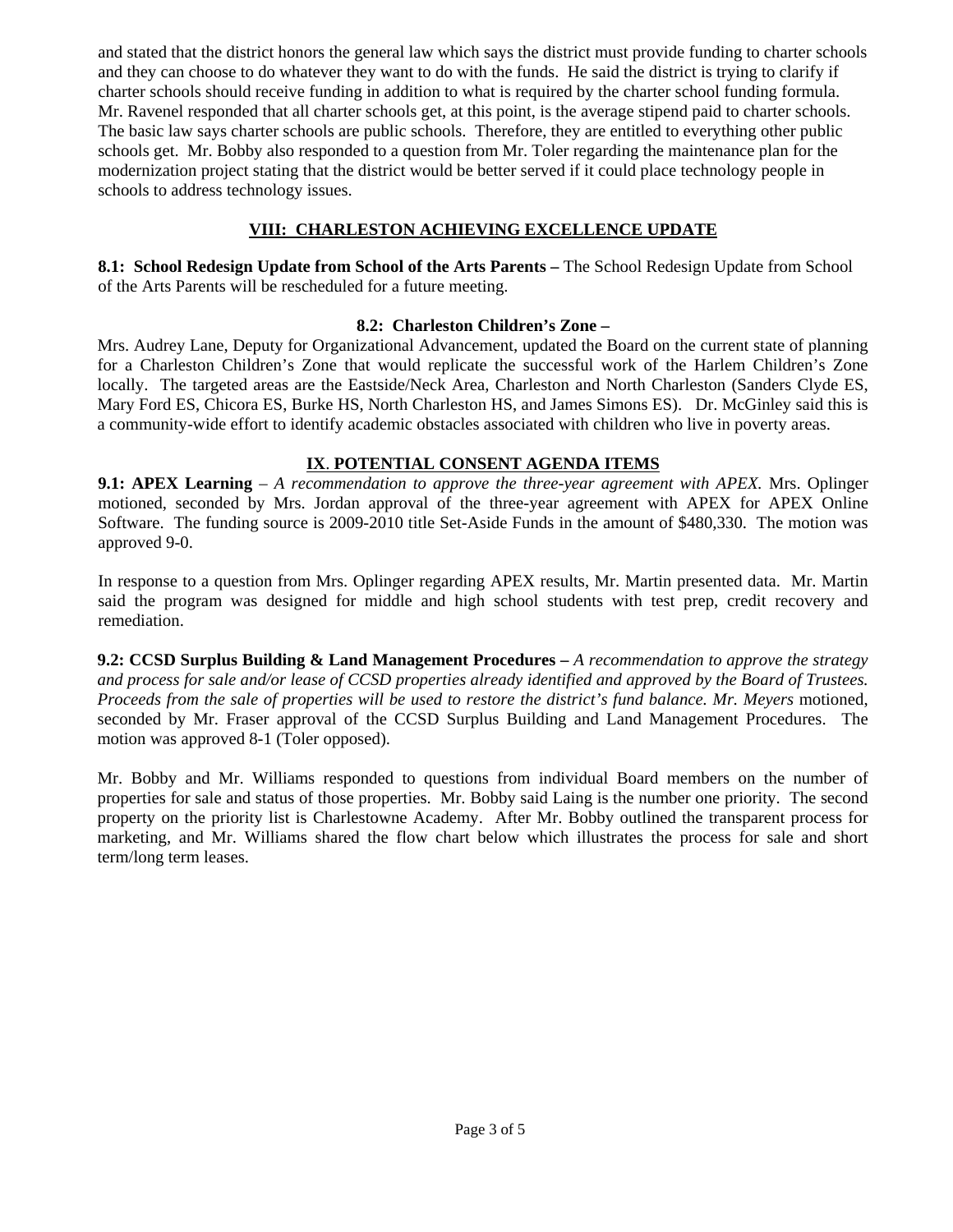

**9.3: Recommendation for Naming the Garrett Academy Athletic Field –** *A recommendation to approve the naming the athletic field at Garrett Academy the "Rick Burns Field", at no cost to the district.* Mr. Meyers motioned, seconded by Mrs. Jordan approval of naming the athletic field at Garrett Academy the "Rick Burns Field". The motion was approved 9-0.

**9.4: Results of January 2009 E-Rate Audit by KPMG on Behalf of USAC. –** *The Board received the results of January 2009 E-Rate Audit by KPMG on behalf of USAC as information.*

**9.5: Qualified School Construction Bond Recommendation–***A recommendation to approve the issuance of bonds to access the funds allocated to Charleston County School District as a result of the American Recovery and Reinvestment Act legislation.* – Mr. Meyers motioned, seconded by Mrs. Jordan approval of the recommendation to approve the issuance of bonds under the Qualified School Construction Bonds to access the funds allocated to Charleston County School District as a result of the American Recovery and Reinvestment Act legislation. These proceeds will be accessed 50% this year (October 2009) and 50% next year (October 2010). The first half of the direct allocation is \$13,500,000. The motion was approved 9-0.

**9.6: Comprehensive Health Advisory Committee Submissions for 2009-2010** *– A recommendation to approve the individuals to serve on the Health Advisory Committee.* Mrs. Oplinger motioned, seconded by Mr.